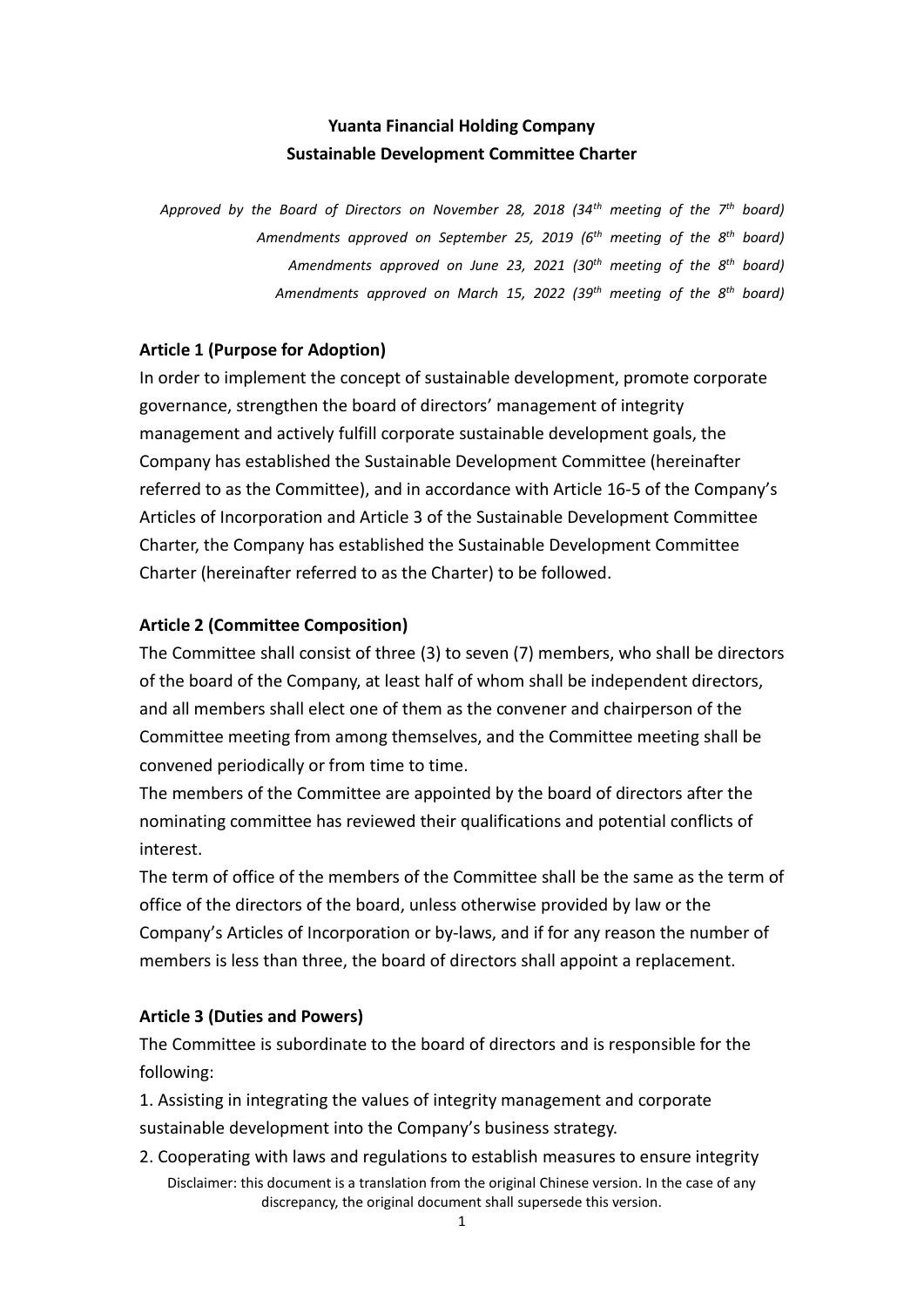management and fulfill corporate sustainable development.

3. Overseeing the implementation of the Company's policies of integrity management and corporate sustainable development, and evaluating their effectiveness.

4. Other matters related to the formulation and monitoring of the implementation of policies on integrity management and corporate sustainable development.

### **Article 4 (Policy Implementation Units and Responsibilities)**

In order to implement policies of integrity management and corporate sustainable development, the Committee has established the "Integrity Management Office" and the "Corporate Sustainability Office," which are composed of relevant personnel from the Company and its subsidiaries, and are responsible for the promotion and coordination of related matters on a daily basis, and reporting work plans and implementation results to the Committee on a regular basis.

The offices referred to in the preceding paragraph shall have a person in charge to manage, supervise, and promote the related affairs of the offices.

The person in charge of the offices shall be appointed with the approval of the Committee and the resolution of the board of directors.

### **Article 5 (Meeting Call and Notice)**

Meetings of the Committee shall be held at least twice a year, and may be held at any time as necessary.

In convening a meeting of the Committee, a notice setting forth the subjects to be discussed at the meeting shall be given to each member at least seven (7) days in advance. In emergency circumstances, however, the meeting may be convened on shorter notice. The notice of the meeting may be prepared and distributed electronically.

If the convener of the Committee takes leave or is unable to convene a meeting for any reason, the convener shall appoint one of the other members on the Committee to act in his or her place. If the convener does not make such an appointment, a member of the Committee shall be elected by and from among the other members on the Committee to serve as convener.

The Committee may invite directors of the board, officers of related departments, and internal auditors of the Company or its subsidiaries to attend the meeting as non-voting participants depending on the content of the proposals.

If necessary, accountants, lawyers, or other professionals may also be invited to attend the meeting and offer explanations. However, they should leave the meeting during discussions and voting.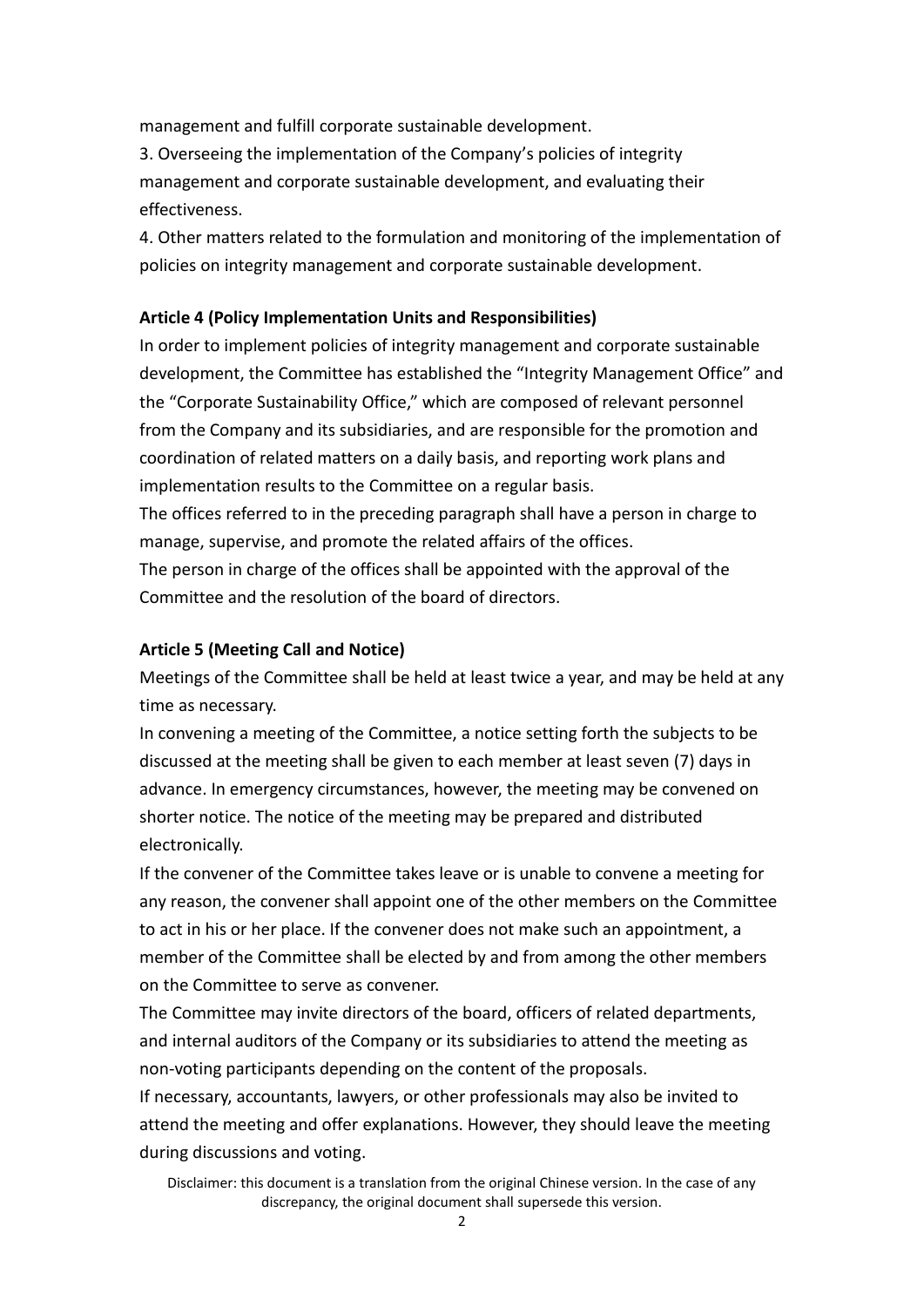# **Article 6 (Rules of Procedure)**

When the Committee convenes, a sign-in book shall be set up for the attending members to sign in for inspection.

The Committee members shall attend the meeting in person. If a member is unable to attend the meeting in person, the member may appoint another member to attend as his or her proxy, provided that the proxy is appointed by one person only. Attending a meeting via telecommunications will be deemed attendance in person. A member of the Committee that appoints another member as proxy to attend a meeting shall in each instance issue a written proxy stating the scope of authorization with respect to the items on the meeting agenda. Resolutions at meetings of the Committee shall be adopted with the consent of one half or more of the entire membership. When a matter comes to a vote at a Committee meeting, if upon inquiry by the meeting chair no member voices an objection, the matter will be deemed approved, with the same effect as approval by vote. The result of the vote shall be made known immediately and recorded in writing.

# **Article 7 (Meeting Minutes)**

Discussions at a meeting of the Committee shall be included in the meeting minutes, which shall faithfully record the following:

- 1. The session, time, and place of the meeting.
- 2. The name of the meeting chair.

3. Attendance of the Committee members at the meeting, specifying the names and the number of members present, excused, and absent.

- 4. The names and titles of those attending the meeting as non-voting participants.
- 5. The name of the minute taker.
- 6. The matters reported at the meeting.

7. Agenda items: results of resolutions, summaries of speeches by Committee members, experts and other persons present at the meeting, and dissenting or reserved opinions on each motion.

8. Extemporary motions: The name of the mover; the result of resolution for each motion; a summary of the comments of the Committee members, experts and other persons present at the meeting; and dissenting or reserved opinions.

9. Other matters required to be recorded.

The attendance book constitutes part of the minutes for each meeting of the Committee. If the meeting is held via telecommunications, the audio and video materials also constitute part of the meeting minutes.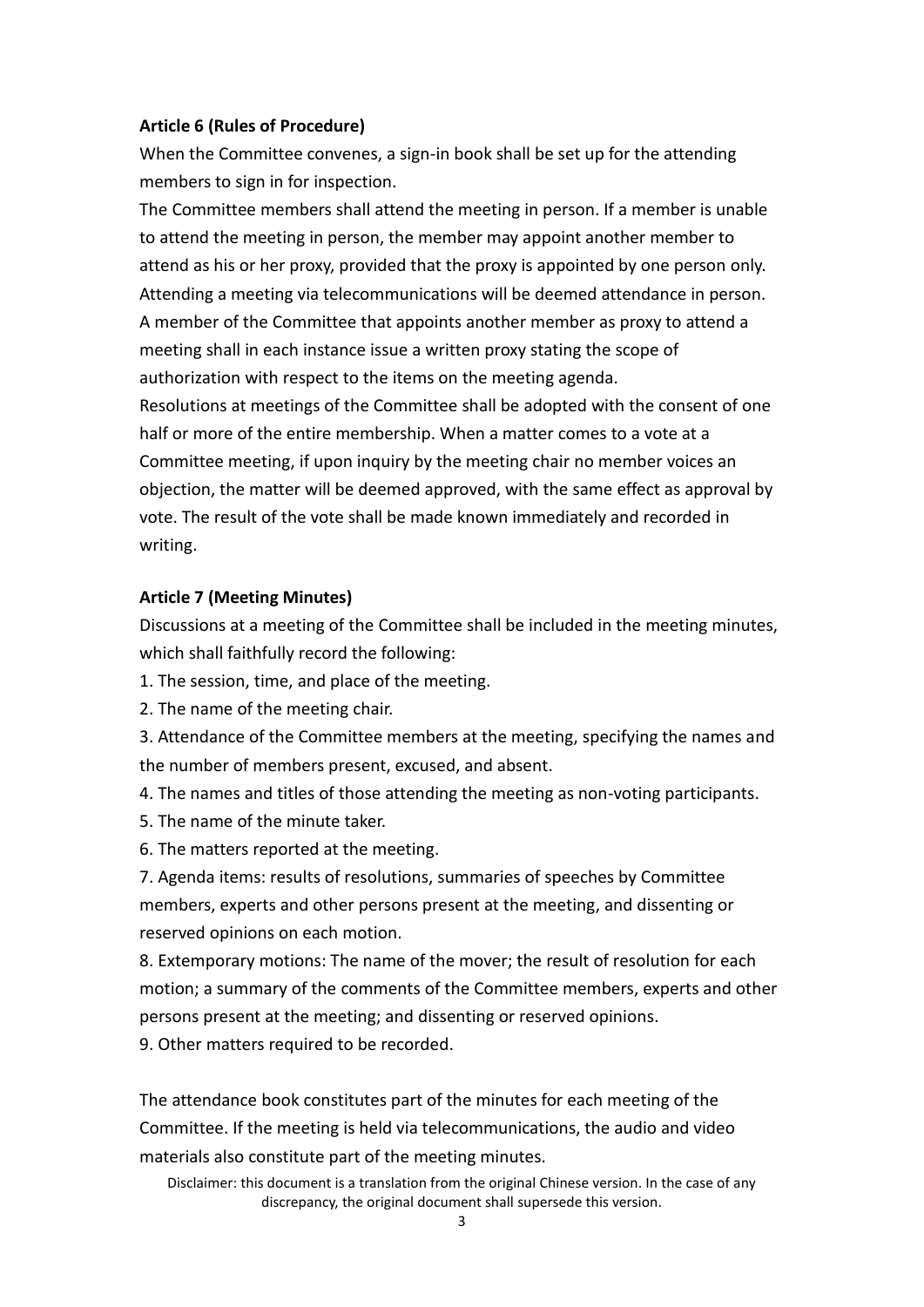The minutes of each meeting of the Committee shall bear the signature or seal of both the meeting chair and the minute taker. A copy of the minutes shall be distributed to each member on the Committee within twenty (20) days after the meeting, and shall be presented to the board of directors and retained as important corporate records for five (5) years. The meeting minutes may be produced and distributed in electronic form.

If a lawsuit concerning matters related to the Committee arises before the expiration of the aforementioned retention period, the meeting minutes shall be retained until the termination of the lawsuit.

#### **Article 8 (Recusal)**

If a member of the Committee has a personal stake in the matter under discussion at the Committee meeting resulting in a risk that it is detrimental to the Company's interests, that member shall undertake to disclose the material content of the stake in the meeting, and he or she shall not participate in discussions and voting. He shall also recuse himself or herself from discussions and voting and shall not exercise his or her voting rights on behalf of other members of the Committee.

A member of the Committee whose spouse or collateral relatives by blood within two generations has an interest in the matter of the meeting mentioned in the preceding paragraph shall be deemed to have his or her own interest in the matter. If, as a result of Paragraph 1, the Committee is unable to resolve the matter, it shall report the matter to the board of directors, who shall make the resolution.

#### **Article 9 (Resources to Be Provided by the Company)**

The Committee may, at the expense of the Company, resolve to retain the service of an attorney, certified public accountant, or other professional to conduct a necessary audit or to provide advice on matters relating to the exercise of the Committee's powers.

#### **Article 10 (Implementation of Resolutions)**

Matters resolved by the Committee and related implementation work may be delegated to the convener or other Committee members for follow-up, with a written report to be presented to the Committee during the implementation period. When necessary, the matters shall be presented for ratification or a report made at the next meeting of the Committee.

#### **Article 11 (Agenda and Meeting Affairs Unit)**

The agenda of the Committee shall be determined by the convener. Other